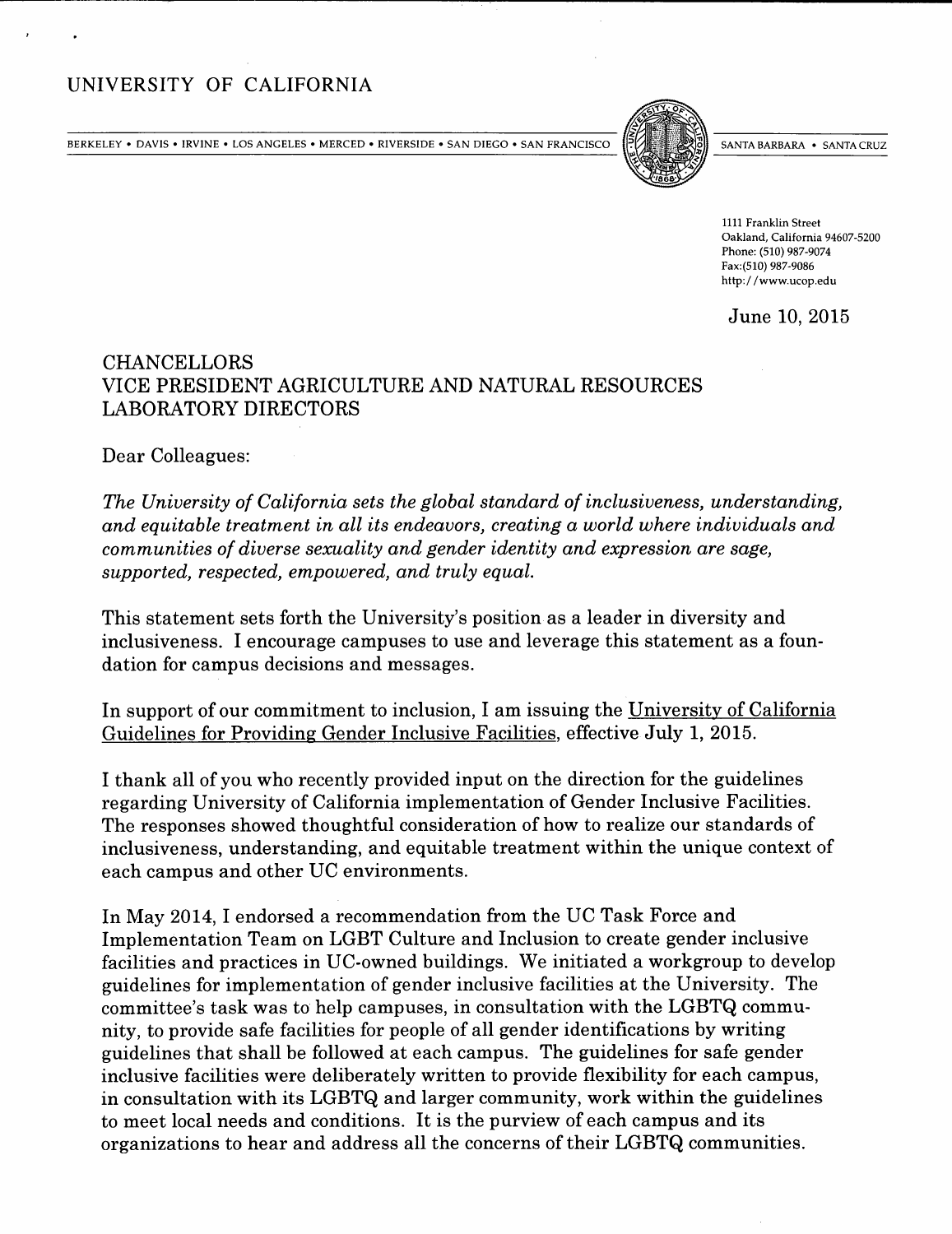Chancellors et al. June 10, 2015 Page 2

After reviewing the comments received and giving consideration to the recommendation of the workgroup, I support the adoption of the Guidelines for Gender Inclusive Facilities into the UC Facilities Manual, a document that catalogs systemwide policies, procedures, and guidelines for facilities management and operations. The guidelines, effective July 1, 2015, are attached for your information. A letter confirming that you have established a process for implementation and performed an existing facilities audit, as described in the guidelines, should be provided to Associate Vice President Capital Programs Deborah Wylie by November 1, 2015. Conversion of existing facilities and publication of Gender Inclusive Facilities locations on the campus website should be completed by March 1, 2016. Lastly, directional signage from buildings without Gender Inclusive Facilities to buildings with those facilities should be completed by July 1, 2016.

The enclosed guidelines apply to restrooms, changing rooms, and showers, in UCowned buildings. Campuses may also elect to implement these recommendations in spaces with similar safety and privacy concerns, or in non-UC-owned space when feasible. Given the far-reaching impact of these guidelines, I recommend that these guidelines be distributed to all campus units and auxiliaries with responsibility for planning, developing, or operating UC-owned building space. This would likely include campus architects, planners, facilities and operations groups, housing and dining divisions, real estate, athletic and recreation departments, and the equivalent teams at our medical centers. I also anticipate that continued consultation with your campus' LGBT Councils, Committees and LGBT Centers' staff will be invaluable.

Many members of our community have been advocating for this change for some time and we all appreciate your dedication to implementing these guidelines.

Yours very truly,

at Aptitan

'anet Napolitan resident

Attachment

CC: Provost Dorr Executive Vice President Brostrom Executive Vice President Nava Executive Vice President Jack Stobo Vice President Sakaki Associate Vice President Kim Associate Vice President Wylie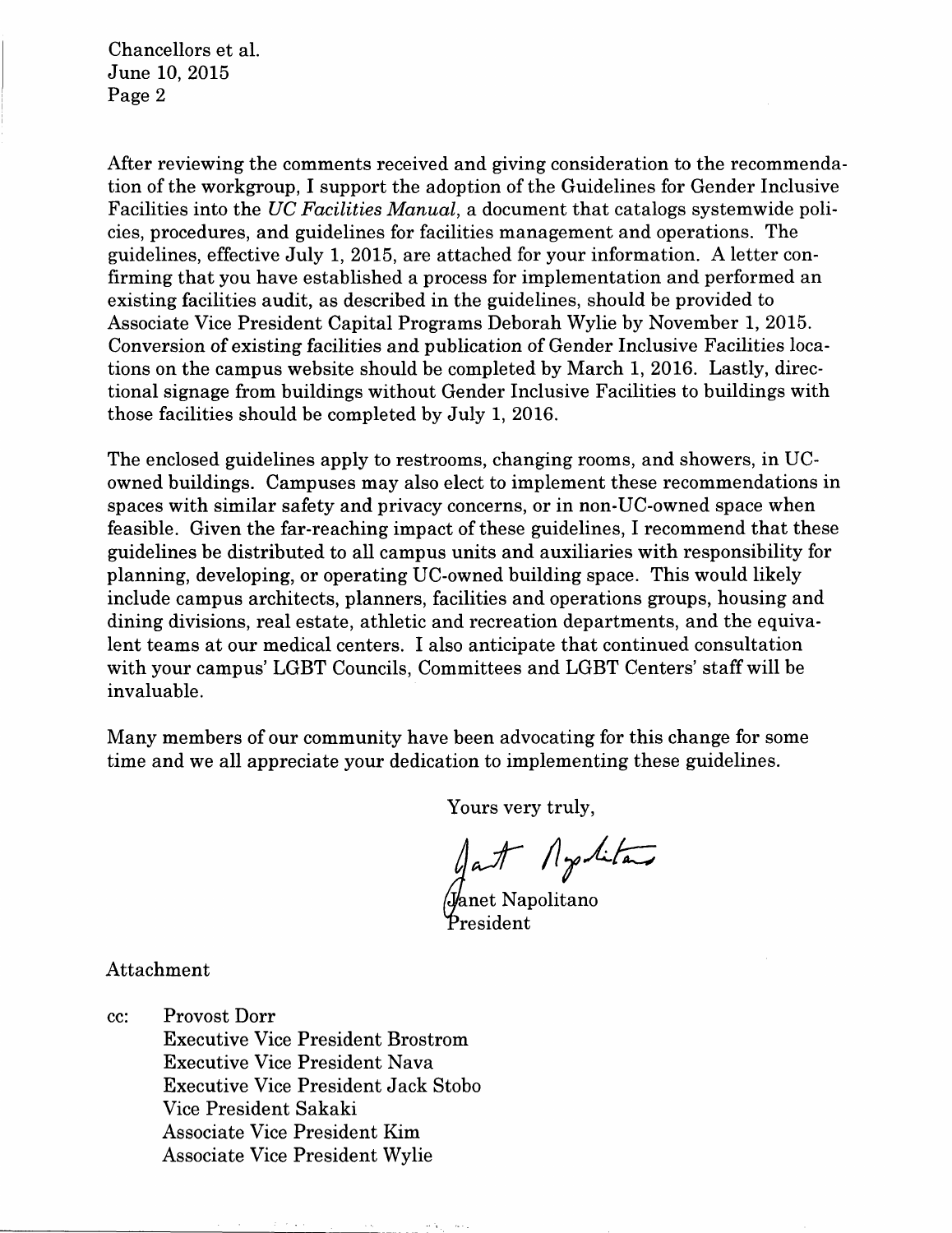## University of California

## guidelines for Providing Gender Inclusive Facilities Effective July 1, 2015,

### I. Background

The University of California is strongly committed to creating and sustaining a campus environment that supports and values all members of our community, including visitors. These guidelines focus on providing a safe environment, consistent with UC principles of community and efforts around civility and respect. Gender inclusion should provide access and equality by creating an environment that is safe, accessible, and respectful of all individuals. One aspect of creating an inclusive environment is the availability of safe, accessible, and convenient restroom facilities. Many people may experience difficulty, inconvenience, or harassment when using gender specific restrooms and facilities. Additionally, parents with children of a different gender, as well as caregivers to persons of a different gender, face difficulties in accompanying them. UC aims to implement best practices for gender inclusive facilities.

## II. Goals of the Guidelines

In accordance with the University's nondiscrimination policies, these guidelines seek to create an inclusive campus environment for transgender and gender variant people and provide direction on the implementation of gender inclusive facilities in UC-owned buildings.

## III. Definitions

Changing Room: a room in which one or more persons partially or fully disrobe and redress. Locker rooms fall under this definition. Gender inclusive changing rooms shall provide privacy and security. .

Gender Identity: an individual's sense of oneself as male, female, or transgender, including an individual's self-image, appearance, expression, or behavior, whether or not that self-image, appearance, expression, or behavior is different from the individual's sex assigned at birth.

Gender Inclusive Facility (sometimes referred to as Gender Neutral facility): a facility, including but not limited to, restrooms, showers, locker rooms and changing rooms, that is usable by persons of all gender identities and expressions and that is not gender specific. Facility shall provide privacy and security for the individual user. Gender inclusive facilities shall include spaces and fixtures equivalent to gender specific facilities.

Gender Specific: designated for use by one gender (i.e., male or female).

Restroom: any facility equipped with toilets, urinals or other similar facilities, in a public facility for the use of the public for personal hygiene and comfort. "In a public facility"

 $\mathbf{I}$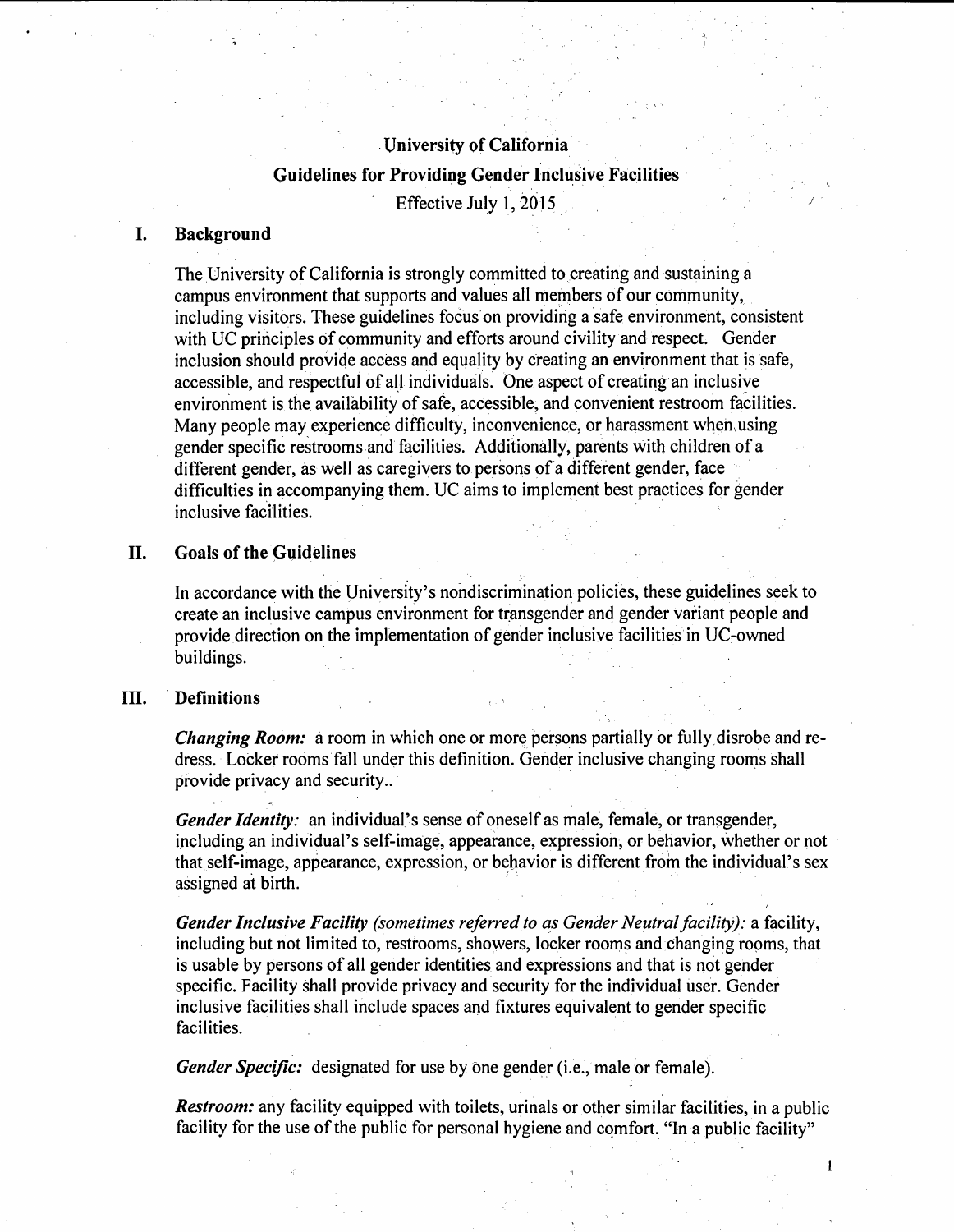and "for the use of the public" in this context covers essentially all UC facilities and restrooms, except for facilities located within private residences or apartments, and within dormitory suites,

Shower: a space in which one or more persons bathe or shower. Gender inclusive showers shall provide privacy and security for the individual user.

## IV. Applicability

These guidelines apply to UC-owned facilities including new construction, existing, and renovated facilities. While the policy does not extend to UC-leased facilities at this time, evaluation of the availability of gender inclusive facilities shall occur when beginning or renewing leases, especially when UC leases more than 50% of a building, or for leases 10 ' years or longer. Privatized projects developed on UC-owned land where the project is to be used for University-related purposes shall comply with the requirements for inclusive facilities.

## U. Guidelines

Campuses and other UC locations (e. g. Medical Centers, Laboratories, Agriculture and Natural Resources (ANS), or Natural Reserve System (NRS), etc. ) shall undertake the following:

- a. CAMPUS PROCESS: Establish a site-specific process to guide and review campus efforts toward gender inclusive facilities. Each location shall also establish a review process for hardship requests for waiver from these guidelines and establish a process for receipt and review of complaints and suggestions, with a submittal location posted on the campus website.
- b. INITIAL AUDIT: Perform an initial audit of restrooms and other gender-specific facilities, such as changing rooms and showers, in all UC-owned buildings. The audit shall list all existing buildings in which restrooms, changing rooms and showers are provided; whether each building has gender inclusive facilities; and the type and number of gender inclusive facilities.
- c. CONVERT EXISTING FACILITIES: Convert existing single-occupancy or single-stall restrooms in all UC-owned buildings from gender-specific to gender inclusivefacilities with privacy and security as noted in the definitions. It is anticipated that conversion will usually be limited to revised signage. Conversions that are accomplished by signage alone shall not be considered renovations.
- d. NEW CONSTRUCTION or RENOVATION: For UC-owned buildings beginning design, for either new construction or renovation, on or after July 1, 2015, provide at least one gender inclusive restroom on each floor where restrooms are required or provided in a building. Gender inclusive restrooms on each floor shall be accessible consistent with the California Building Code (CBC). "UC-owned" includes buildings designed and/or built by third parties that. are to become the property of UC upon completion.

 $\overline{2}$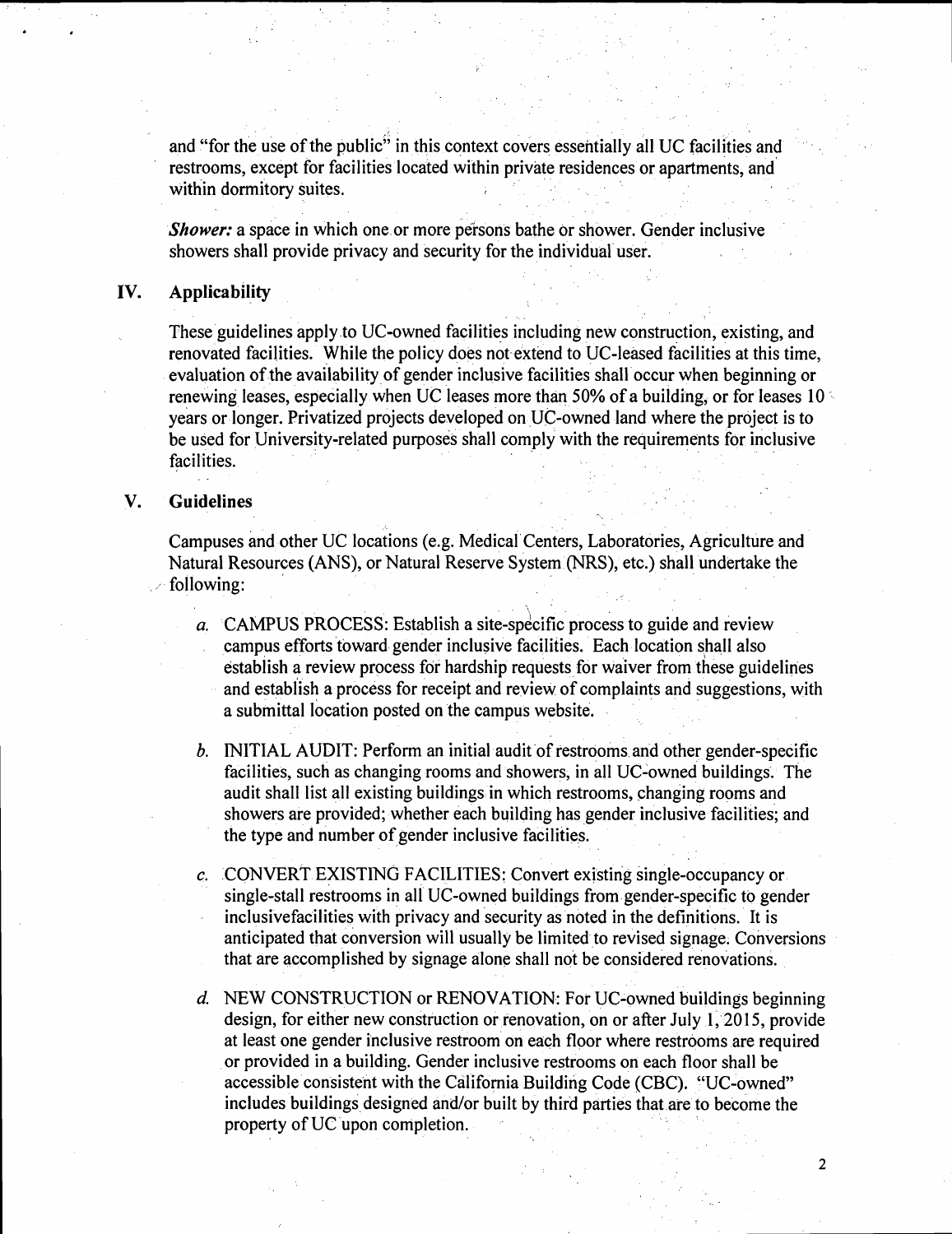- e. RESTROOM RENOVATION: When extensive renovations are made to existing restrooms (when the construction cost for the renovation exceeds 50% of the restroom replacement cost) or when extensive renovations are made to one of more floors on an existing building (more than 50% of the replacement cost of the area being renovated) in buildings that do not already have at least one gender inclusive restroom, the project shall provide a gender inclusive restroom in the same. building.
- CHANGING ROOMS: For new buildings, construct at least one gender inclusive f. changing room in each location in the building where locker rooms or changing rooms are provided, located within the locker room/changing room facility, so the user need not leave the area to use the changing room. For major renovations, construct at least one gender inclusive private changing room in each location in any building where locker rooms or changing rooms are provided (major renovation is renovation exceeding 50% of replacement cost of the area being renovated) or when the locker room or changing room is renovated.
- SHOWERS: Construct gender inclusive showers in new buildings in which g. showers are provided. If the shower or showers are located within a locker room/changing room facility, the gender inclusive shower(s) shall be located so that the user need not leave the area to use the shower. Construct at least one gender inclusive shower in each location in any building where showers are provided when a major renovation occurs (renovation exceeding 50% of replacement cost of the area being renovated) or when the existing showers are renovated. Locate shower within the locker room/changing room facility so that the user need not leave the area to use the shower.
- h. LIST OF LOCATIONS: Prominently list the locations of gender inclusive facilities on campus websites.
- SIGNS: It is recommended that gender inclusive facilities be identified in a  $\mathbf{i}$ . simple manner, utilizing the minimum signage required by the CBC and the 2010 ADA Standards for Accessible Design (ADA). For restrooms, the required sign on the door shall be a triangle within a circle, without gender pictograms, and may include the term "Restroom." The international convention is a white triangle in a blue circle, but ADA- and CBC-compliant signs/colors are acceptable. The CBCrequired room identification sign shall provide the minimum required information, including the pictogram for access, if applicable. For restrooms, limiting the room identification to "Restroom" is recommended. Signs for changing rooms and shower rooms should follow this recommendation as applicable. Refer to CBC Chapter 11 for minimum requirements. Sample signs are included in Attachment 2.
- DIRECTIONAL SIGNS: In buildings where gender inclusive facilities are not or  $\dot{J}$ . cannot be provided, provide and install directional signs-indicating the nearest gender inclusive facilities.

 $\overline{\mathbf{3}}$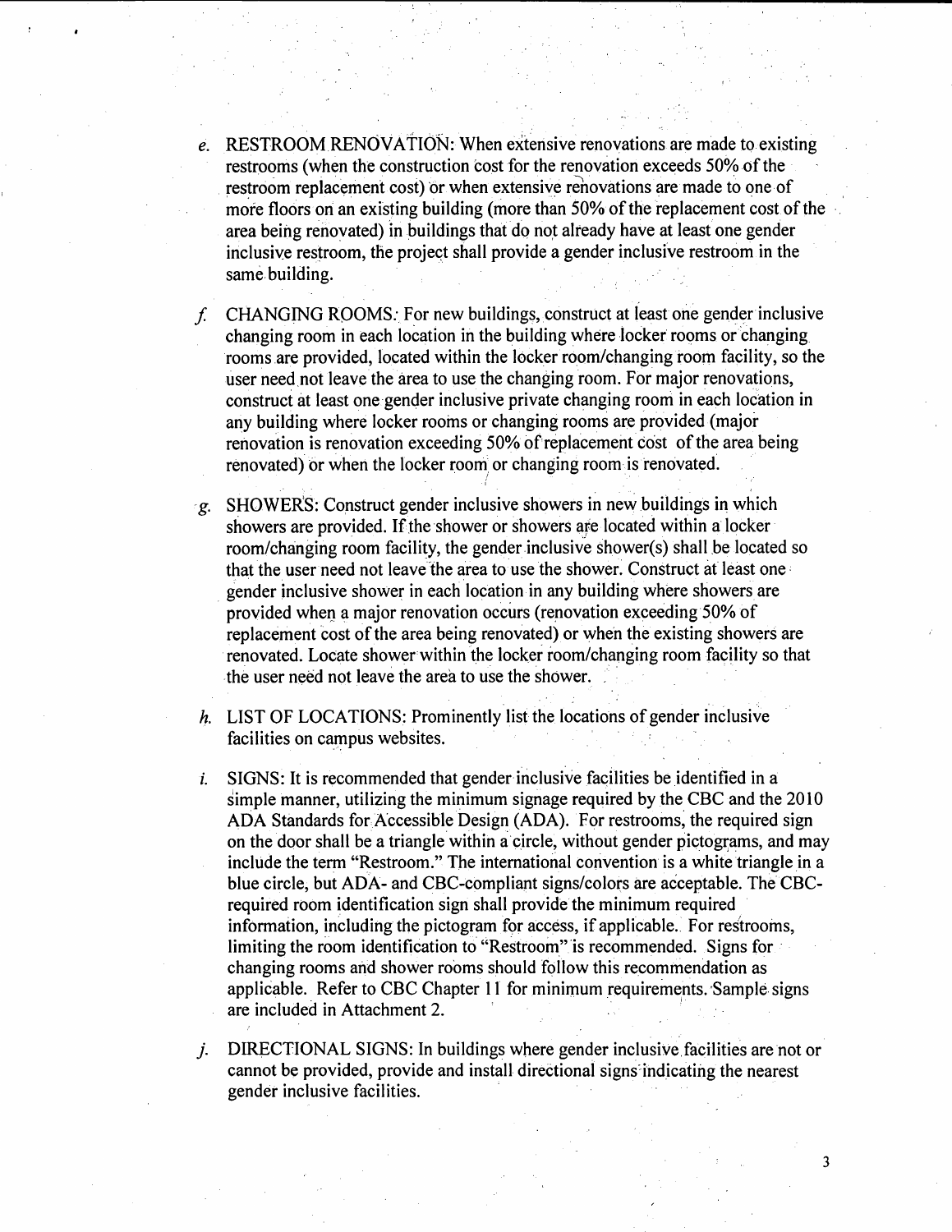$k$  HARDSHIP: In instances where hardship may preclude full compliance with these guidelines, campus entities may request that a waiver from the guidelines be approved according to the process and criteria for review and approval of waivers as established by each campus location (see Section V. a. above). Approval authority for these waivers is delegated to the Chancellor and may be re-delegated to one individual, 'in writing. A model template for waiver requests is attached to these guidelines, and may be used or modified by each UC location. If the campus determines that it is physically impracticable to provide a gender inclusive restroom facility in the building, the campus may elect to provide a gender inclusive facility (if one does not already exist) in a nearby building. "Nearby" is defined by the worksheet as within 2 minutes of pedestrian travel time between building entrances.

#### VI. Compliance

- a. UCOP will develop the guidelines for inclusion in the Facilities Manual, and provide interpretation as needed. Guidelines will affirm that individuals have the right to use facilities that correspond with their gender identity.
- b. Timetable for completion of initial tasks noted in Section V (measured from date of adoption of these guidelines)

| <b>SECTION</b> | <b>TASK</b>                         | DUE WITHIN |
|----------------|-------------------------------------|------------|
| V.a            | <b>Campus Process</b>               | 4 months   |
| V.b            | Initial Audit                       | 4 months   |
| V.c            | <b>Convert Existing Facilities</b>  | 8 months   |
| V.h            | List of Locations posted on website | 8 months   |
| V.j            | <b>Directional Signs</b>            | l year     |

4

#### Attachments:

- Attachment A Gender Inclusive Facilities in Renovation Projects-- Request for Waiver Based on Unreasonable Hardship (reference template)
- Attachment B Sample Gender Inclusive Signs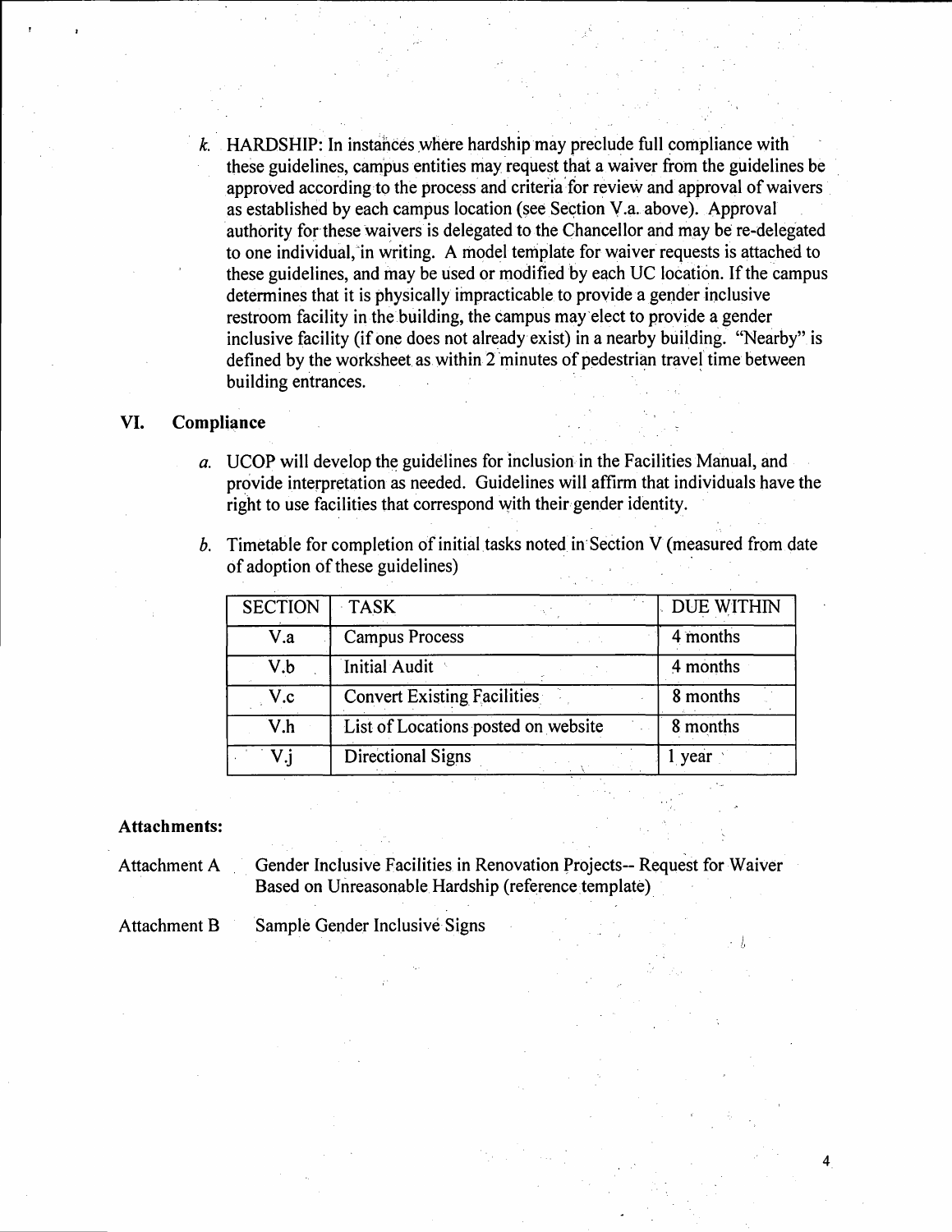## Gender Inclusive Facilities in Renovation Projects REQUEST FOR WAIVER BASED ON HARDSHIP

N S START AND ARTHUR

## PROJECT COST

Construction cost of overall project

Construction cost of inclusive restroom work (new or remodeled single-occupancy restroom or remodeled multi-occupancy restroom)

Percentage of restroom cost/overall project construction cost

#### OCCUPANT LOAD & FIXTURE COUNTS

Occupant load of building and the original control of the original control of the original control of the original control of the original control of the original control of the original control of the original control of

 $1,2,4$  Required number of gender specific toilet/urinal fixtures Existing number of gender specific toilet/urinal fixtures Number of gender specific fixtures inc. new inclusive restroom(s) Deficit (if any) with new inclusive restrooms and fixtures

#### PROXIMITY

Are there other inclusive restrooms in this building? If YES, indicate distance to nearest inclusive restroom in building

<sup>3</sup> If NO, indicate location of nearest inclusive restroom

#### **HARDSHIP**

If space will be reassigned from programmatic or other dedicated use to construct the inclusive restroom(s), describe secondary effects of constructing restroom in this location

#### INTENT

NOTES

If inclusive restroom cannot be provided in this location, describe the proposed alternate solution and how it meets the spirit and intent of the inclusive restrooms guidelines?

each sex." See also Table 422.1 of the plumbing code for fixture count requirement.

<sup>2</sup> Include additional code-triggered required separate fixtures that must be added by the work of the new project, if any.

<sup>3</sup> Pedestrian travel time is encouraged to be less than 2 minutes between building entrances to avoid extending break times and provide equivalent facilities

<sup>4</sup>Modify form as needed if assessing changing rooms or showers

| LEGEND      |  |
|-------------|--|
| Input cell  |  |
| Calculation |  |
|             |  |

Date





### **WOMEN**

**TOILETS** 

| <b>LAVATORIES</b> |
|-------------------|
|-------------------|

| ł<br>٠<br>í<br>× |  |
|------------------|--|
|                  |  |
|                  |  |
|                  |  |

| YES or NO |                                                        |
|-----------|--------------------------------------------------------|
|           | <b>Travel distance</b><br>in feet                      |
|           | Travel distance<br>in feet between<br>building entries |

URINALS

ida .

89. 金製製師

接触

**TOILETS &** 

LAVATORIES

Kasantan

**SECOND REAL PROPERTY** 

4. : 사용<br>사용 : 사용

**MEN** 

| Travel distance--<br>number of floors                 |
|-------------------------------------------------------|
| Pedestrian travel<br>time between<br>building entries |



| Describe) |  |
|-----------|--|
|           |  |
|           |  |
|           |  |
|           |  |
|           |  |